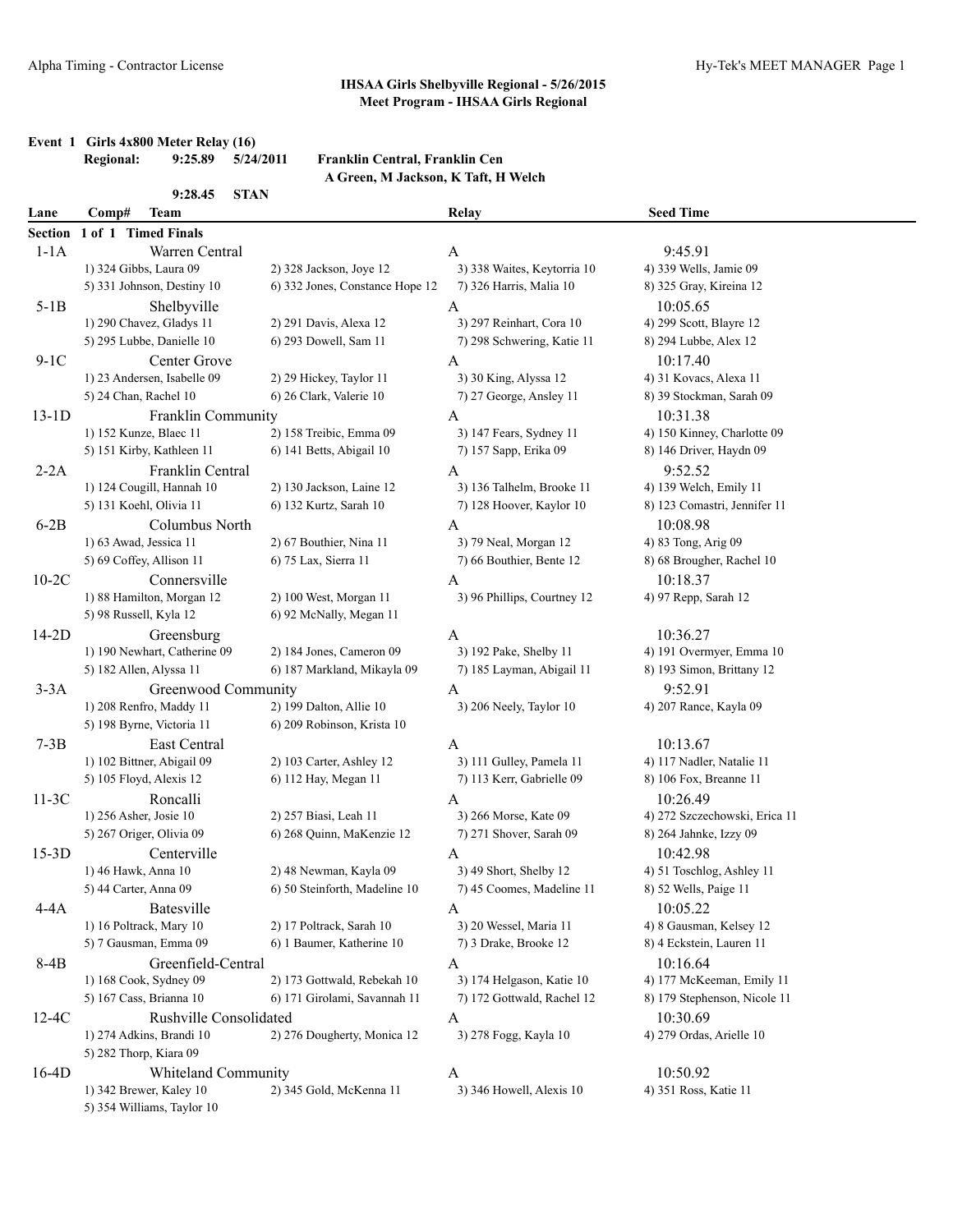#### **Event 2 Girls 100 Meter Dash (17)**

**8 Advance: Top 2 Each Heat plus Next 4 Best Times**

|                | <b>Regional:</b>       | 2007<br>11.40<br><b>STAN</b><br>12.45 | <b>Candyce McGrone, Warren Central</b> |                       |                  |             |
|----------------|------------------------|---------------------------------------|----------------------------------------|-----------------------|------------------|-------------|
| Lane           | Comp#                  | Name                                  |                                        | Year School           | <b>Seed Time</b> |             |
|                | Heat 1 of 3 Prelims    |                                       |                                        |                       |                  |             |
| $\overline{c}$ | 22                     | West, Kassidy                         |                                        | 12 Cambridge Ci       | 13.52            |             |
| 3              | 145                    | Doublin, Kloie                        |                                        | 09 Franklin Community | 13.21            |             |
| 4              | 36                     | Rassel, Olivia                        |                                        | 10 Center Grove       | 12.33            | <b>STAN</b> |
| 5              | 119                    | Shumate, Robyn                        | 10                                     | East Central          | 13.20            |             |
| 6              | 259                    | Clarke, Morgan                        |                                        | 10 Roncalli           | 13.43            |             |
|                | Prelims<br>Heat 2 of 3 |                                       |                                        |                       |                  |             |
| $\overline{c}$ | 21                     | Cardenas, Cameron                     | 09                                     | Beech Grove           | 13.52            |             |
| 3              | 269                    | Saylor, Paige                         |                                        | 10 Roncalli           | 13.23            |             |
| 4              | 318                    | Baker, Ashley                         | 10.                                    | Warren Central        | 12.71            |             |
| 5              | 288                    | Reichley, Julia                       | 11                                     | Seton Catholic        | 13.17            |             |
| 6              | 230                    | Herzog, Grace                         | 12                                     | Milan                 | 13.37            |             |
| 7              | 348                    | Lumpkin, Anika                        |                                        | 10 Whiteland Co       | 13.54            |             |
|                | Heat 3 of 3 Prelims    |                                       |                                        |                       |                  |             |
| $\overline{c}$ | 340                    | Wilson, Nidjah                        | 10                                     | Warren Central        | 13.54            |             |
| 3              | 231                    | Miller, Harlie                        | 12                                     | Milan                 | 13.23            |             |
| 4              | 197                    | Anderson, Hanna                       | 09                                     | Greenwood Co          | 12.74            |             |
| 5              | 188                    | McIntosh, Taylor                      |                                        | Greensburg            | 12.97            |             |
| 6              | 349                    | Miller, Kerrigan                      | 10                                     | Whiteland Co          | 13.31            |             |
| $\overline{7}$ | 214                    | Hoodlebrink, Aimee                    |                                        | 10 Hagerstown         | 13.62            |             |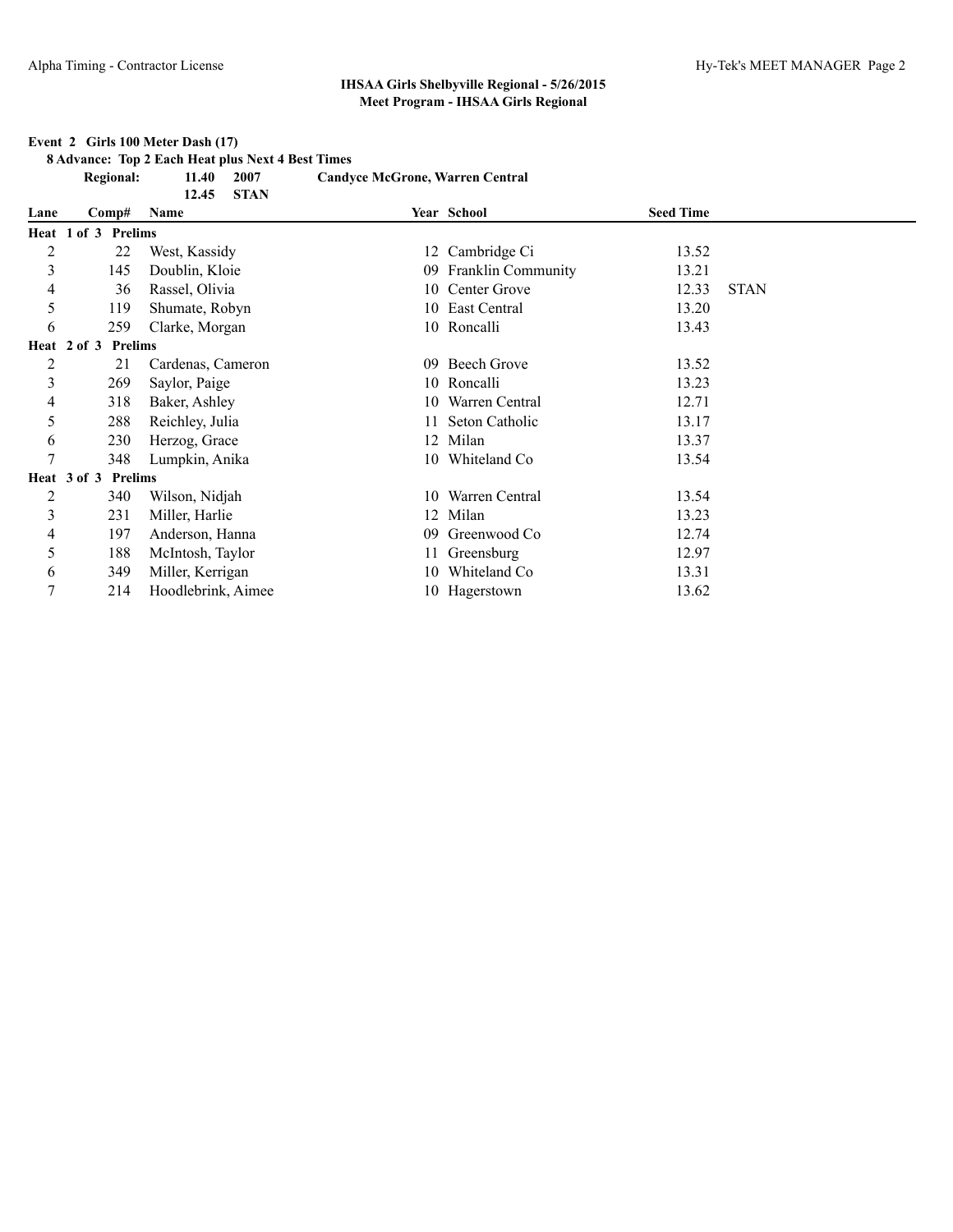#### **Regional: 14.32 5/27/2014 Keri Ertel, Jennings Cou 15.03 STAN Lane Comp# Name Year School Seed Time Heat 1 of 2 Prelims** 1 126 Ferrell, Kelsey 10 Franklin Central 16.83 2 76 Malone, Olivia 12 Columbus North 16.68 3 229 Bowling, Kelsey 12 Jac-Cen-Del 16.02 4 334 Redmon, Caitlyn 12 Warren Central 14.92 STAN 5 28 Goines, Haley 09 Center Grove 15.42 6 109 Griffin, Audrey 09 East Central 16.67 7 261 Ely-Miller, Daesjah 11 Roncalli 16.81 8 287 Miller, Ashley 11 Seton Catholic 18.14 **Heat 2 of 2 Prelims** 1 99 Stegner, Riley 12 Connersville 16.92 2 35 Ralph, Lauren 11 Center Grove 16.69 3 201 Harper, Tori 11 Greenwood Co 16.22 4 73 Gedeon, Debie 12 Columbus North 15.05 5 329 Jackson, Kayland 10 Warren Central 15.25 6 181 Wise, Madison 10 Greenfield-Central 16.23 7 189 Meyer, Ashlynn 09 Greensburg 16.77 8 280 Percell, Fran 10 Rushville Co 17.74

#### **Event 3 Girls 100 Meter Hurdles (16)**

**8 Advance: Top 2 Each Heat plus Next 4 Best Times**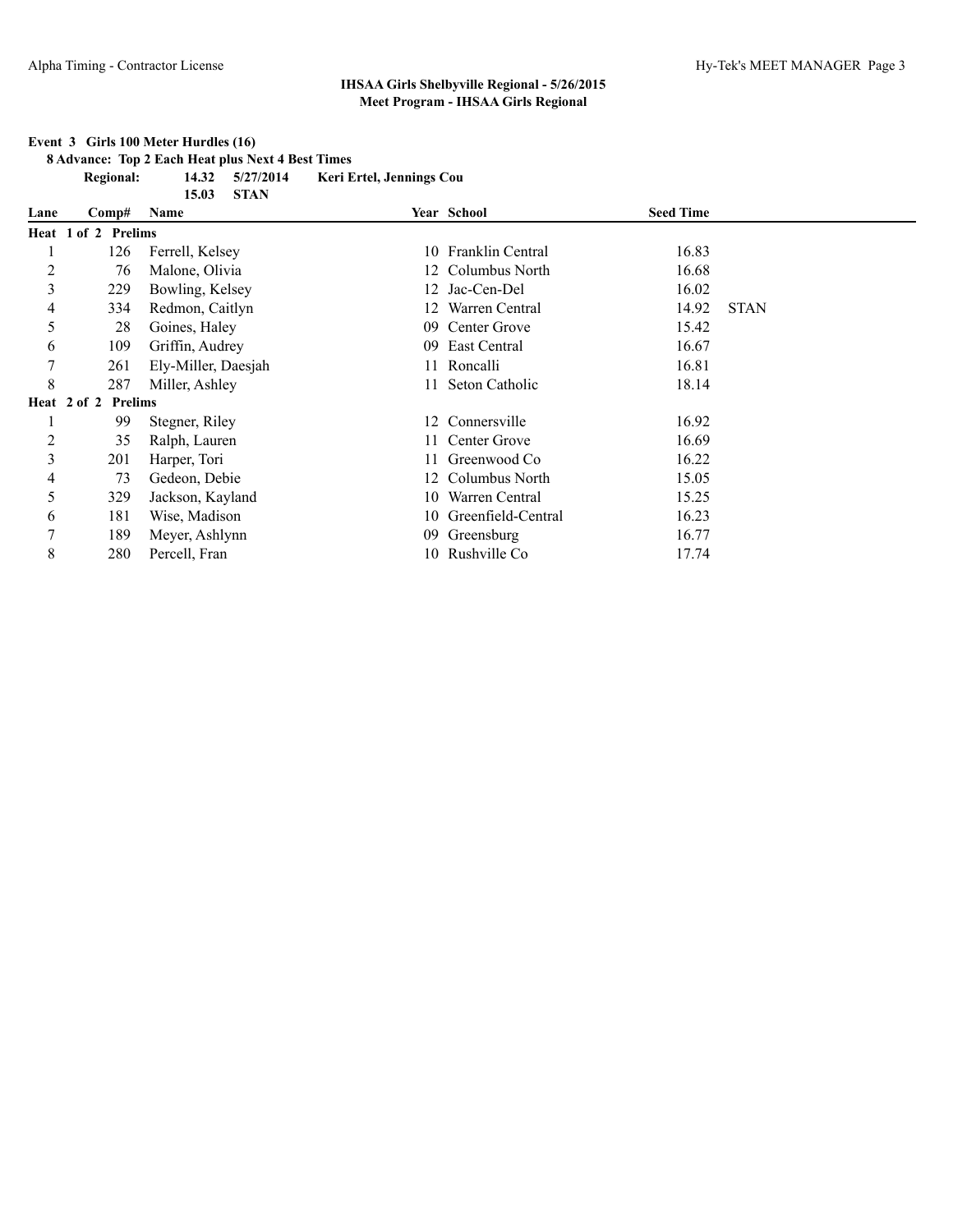#### **Event 4 Girls 200 Meter Dash (16)**

**8 Advance: Top 2 Each Heat plus Next 4 Best Times**

|                | <b>Regional:</b>    | 2007<br>23.69<br>25.49<br><b>STAN</b> | <b>Candyce McGrone, Warren Central</b> |                         |                  |  |
|----------------|---------------------|---------------------------------------|----------------------------------------|-------------------------|------------------|--|
| Lane           | Comp#               | Name                                  |                                        | Year School             | <b>Seed Time</b> |  |
|                | Heat 1 of 2 Prelims |                                       |                                        |                         |                  |  |
|                | 122                 | Clark, Jade                           | 12.                                    | <b>Franklin Central</b> | 27.83            |  |
| $\overline{c}$ | 61                  | Vanliew, Cortney                      |                                        | 10 Columbus East        | 27.45            |  |
| 3              | 214                 | Hoodlebrink, Aimee                    |                                        | 10 Hagerstown           | 27.45            |  |
| 4              | 322                 | Byrdsong, Breana                      |                                        | Warren Central          | 25.75            |  |
| 5              | 197                 | Anderson, Hanna                       | 09                                     | Greenwood Co            | 26.48            |  |
| 6              | 269                 | Saylor, Paige                         |                                        | 10 Roncalli             | 26.97            |  |
| 7              | 108                 | Gindling, Kendall                     |                                        | East Central            | 27.79            |  |
| 8              | 47                  | Neher, Sophia                         |                                        | 10 Centerville          | 28.87            |  |
|                | Heat 2 of 2 Prelims |                                       |                                        |                         |                  |  |
|                | 202                 | Leininger, Lanie                      | 09                                     | Greenwood Co            | 27.90            |  |
| $\overline{c}$ | 80                  | Peters, Janelle                       | 12                                     | Columbus North          | 27.48            |  |
| 3              | 288                 | Reichley, Julia                       | 11.                                    | Seton Catholic          | 27.38            |  |
| 4              | 318                 | Baker, Ashley                         | 10                                     | Warren Central          | 25.83            |  |
| 5              | 36                  | Rassel, Olivia                        |                                        | 10 Center Grove         | 25.85            |  |
| 6              | 188                 | McIntosh, Taylor                      |                                        | 11 Greensburg           | 27.02            |  |
| 7              | 18                  | Robben, Madeleine                     | 10-                                    | Batesville              | 27.64            |  |
| 8              | 306                 | Miller, Sarah                         |                                        | 11 Triton Central       | 27.94            |  |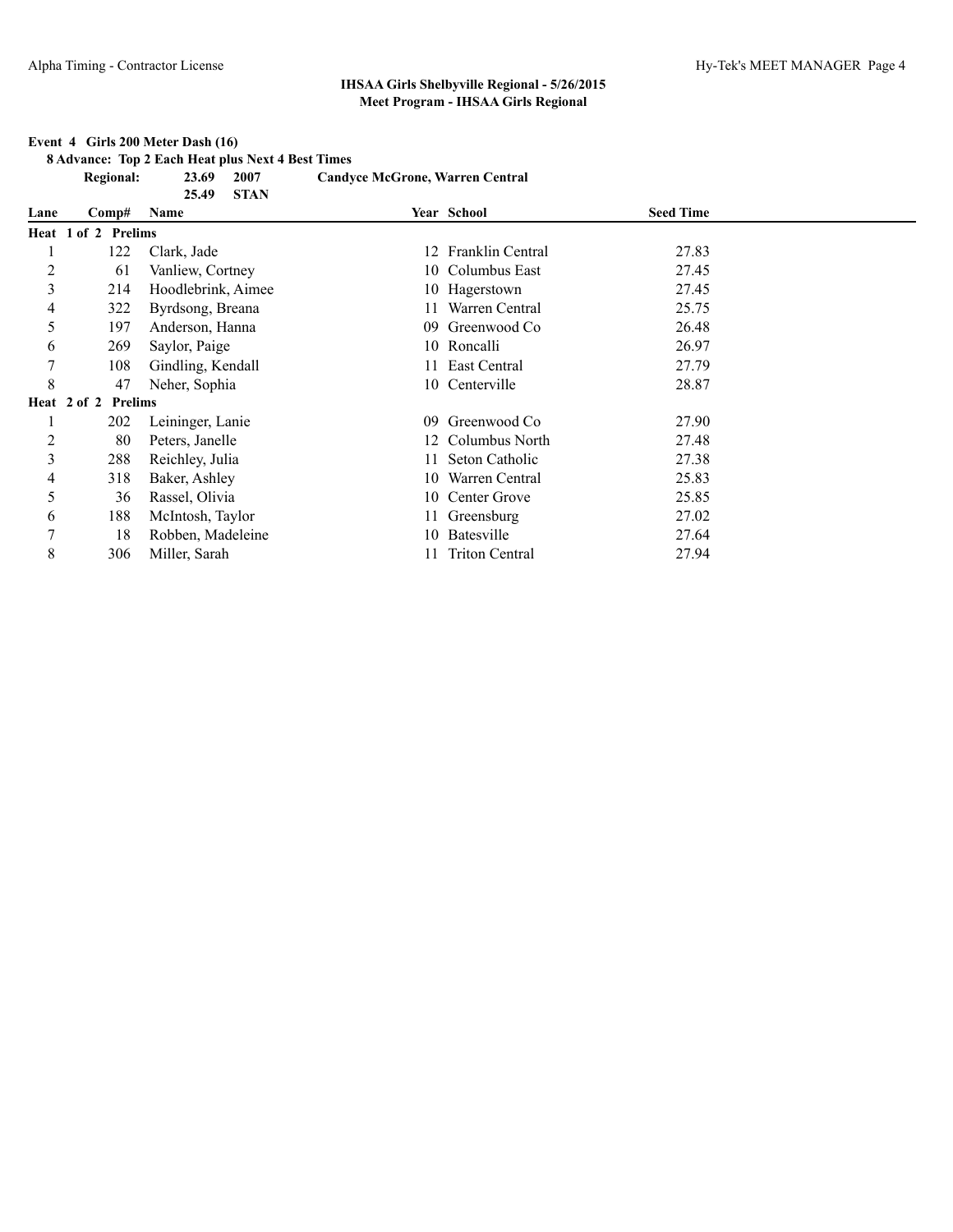|                | <b>Regional:</b>            | 4:59.86<br>2008                | <b>Renee Masterson, Beech Grove</b> |                 |                  |  |
|----------------|-----------------------------|--------------------------------|-------------------------------------|-----------------|------------------|--|
| Lane           | $\bf Comp\#$                | <b>STAN</b><br>5:01.55<br>Name |                                     | Year School     | <b>Seed Time</b> |  |
|                | Section 1 of 1 Timed Finals |                                |                                     |                 |                  |  |
|                | 239                         | Hoover, Megan                  | 11                                  | North Decatur   | 5:28.24          |  |
| $\overline{2}$ | 307                         | Antrim, Anevay                 |                                     | 09 Union County | 5:30.28          |  |
| 3              | 75                          | Lax, Sierra                    |                                     | Columbus North  | 5:12.86          |  |
| 4              | 283                         | Barker, Jenna                  | 09.                                 | Seton Catholic  | 5:19.71          |  |
| 5              | 332                         | Jones, Constance Hope          | 12                                  | Warren Central  | 5:22.17          |  |
| 6              | 26                          | Clark, Valerie                 |                                     | 10 Center Grove | 5:25.82          |  |
| 7              | 321                         | Bigbee, DeAndra                |                                     | Warren Central  | 5:30.99          |  |
| 8              | 69                          | Coffey, Allison                |                                     | Columbus North  | 5:31.01          |  |
| 9              | 100                         | West, Morgan                   | 11.                                 | Connersville    | 5:35.07          |  |
| 10             | 17                          | Poltrack, Sarah                |                                     | 10 Batesville   | 5:38.09          |  |
| 11             | 97                          | Repp, Sarah                    |                                     | 12 Connersville | 5:38.49          |  |
| 12             | 209                         | Robinson, Krista               |                                     | 10 Greenwood Co | 5:40.34          |  |
| 13             | 295                         | Lubbe, Danielle                |                                     | 10 Shelbyville  | 5:45.63          |  |
| 14             | 49                          | Short, Shelby                  |                                     | 12 Centerville  | 5:48.85          |  |
| 15             | 102                         | Bittner, Abigail               | 09                                  | East Central    | 5:49.03          |  |
| 16             | 237                         | Waggoner, Mattie               |                                     | New Palestine   | 5:50.11          |  |

#### **Event 5 Girls 1600 Meter Run (16)**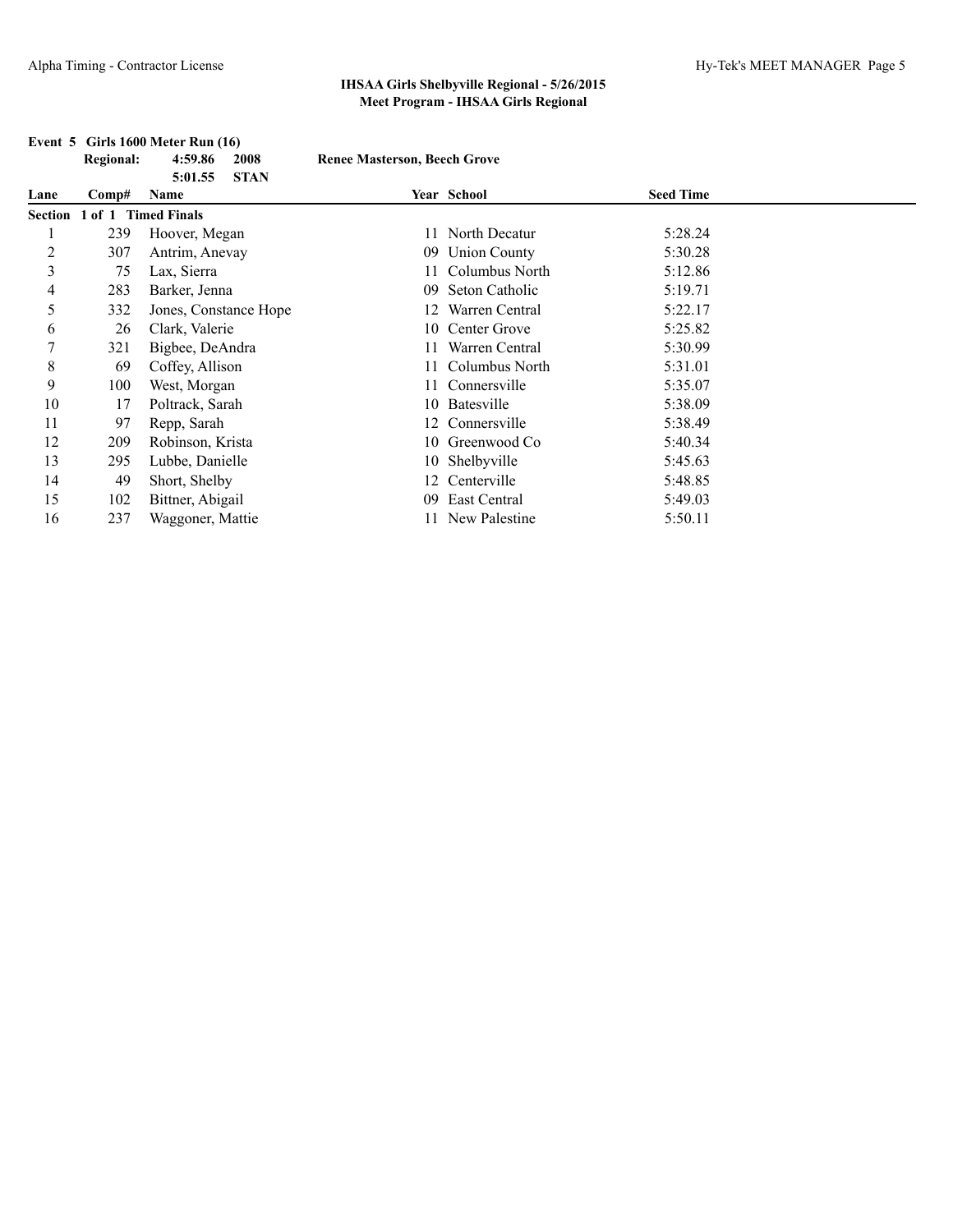# **Event 6 Girls 4x100 Meter Relay (16)**<br>Regional: 46.79 2007

## **Regional: 46.79 2007 Warren Central**

**Bruen, McGrone, Summers, Wright**

|                | 48.85<br><b>STAN</b>         |                                |                                |                              |  |
|----------------|------------------------------|--------------------------------|--------------------------------|------------------------------|--|
| Lane           | Comp#<br><b>Team</b>         |                                | Relay                          | <b>Seed Time</b>             |  |
|                | Section 1 of 2 Timed Finals  |                                |                                |                              |  |
| 1              | Connersville                 |                                | A                              | 53.78                        |  |
|                | 1) 86 Elleman, Kylee 11      | 2) 99 Stegner, Riley 12        | 3) 95 Owens, Whitney 09        | 4) 94 McQueen, Victoria 11   |  |
|                | 5) 93 McQueen, Harley 09     | 6) 91 Lee, Madison 11          |                                |                              |  |
| 2              | Columbus East                |                                | A                              | 53.54                        |  |
|                | 1) 53 Clancy, Emily 12       | 2) 54 Doughty, Lydia 10        | 3) 55 Gastineau, Kayla 10      | 4) 60 Smith, Taylor 10       |  |
|                | 5) 57 Jones, Abigail 12      | 6) 59 Schultheis, Gracie 09    | 7) 56 Glaid, Natalie 09        | 8) 61 Vanliew, Cortney 10    |  |
| 3              | <b>Indian Creek</b>          |                                | A                              | 53.44                        |  |
|                | 1) 220 Baugh, Mikayla 11     | 2) 221 DeHart, Emma 11         | 3) 225 Parsley, Olivia 09      | 4) 226 Sutton, Sydney 11     |  |
|                | 5) 223 Lovins, Micaela 10    | 6) 224 Nelson, Hope 09         |                                |                              |  |
| 4              | Franklin Community           |                                | A                              | 52.77                        |  |
|                | 1) 140 Beavins, Emma 09      | 2) 149 Hoy, Morgan 09          | 3) 156 Sandrock, Carly 10      | 4) 145 Doublin, Kloie 09     |  |
|                | 5) 142 Blackwell, Chayse 11  | 6) 153 Novak, Kaitlyn 09       | 7) 144 Dearth, Katelyn 11      | 8) 159 Tunin, Haven 09       |  |
| 5              | Whiteland Community          |                                | A                              | 53.04                        |  |
|                | 1) 349 Miller, Kerrigan 10   | 2) 344 Darby, Anna 09          | 3) 352 Schlenz, Kathleen 11    | 4) 353 Sidhu, Kohinoor 09    |  |
|                | 5) 341 Accinelli, Brianna 12 | 6) 343 Coffman, Taylor 11      | 7) 350 Mynatt, Courtney 10     | 8) 348 Lumpkin, Anika 10     |  |
| 6              | Greensburg                   |                                | A                              | 53.24                        |  |
|                | 1) 188 McIntosh, Taylor 11   | 2) 189 Meyer, Ashlynn 09       | 3) 194 Smith, Rylie 10         | 4) 195 Zeigler, Cara 12      |  |
|                | 5) 183 Hampton, Arieaunna 10 | 6) 185 Layman, Abigail 11      | 7) 186 Lynette, McKella 11     | 8) 187 Markland, Mikayla 09  |  |
| 7              | Seton Catholic               |                                | A                              | 53.69                        |  |
|                | 1) 284 Brenneke, Leann 09    | 2) 288 Reichley, Julia 11      | 3) 286 Dickman, Sarah 09       | 4) 287 Miller, Ashley 11     |  |
|                | 5) 285 Catey, Rebecca 09     |                                |                                |                              |  |
| 8              | Richmond                     |                                | A                              | 54.06                        |  |
|                | 1) 253 Murphy, Merab 11      | 2) 248 Austin, Riley 09        | 3) 249 Carlin, Stormy 12       | 4) 252 Moore, Sydney 09      |  |
|                | 5) 251 Hunter, Jada 10       | 6) 250 Easley, Katie 09        | 7) 254 Taylor-johnson, Lisa 11 | 8) 247 Alexander, Alexis 10  |  |
|                | Section 2 of 2 Timed Finals  |                                |                                |                              |  |
| 1              | East Central                 |                                | A                              | 52.34                        |  |
|                | 1) 101 Andres, Josefa 12     | 2) 104 Fette, Olivia 12        | 3) 110 Grimes,, Melissa 11     | 4) 108 Gindling, Kendall 11  |  |
|                | 5) 109 Griffin, Audrey 09    | 6) 107 Freese, Breanne 09      | 7) 116 Muhlada, Marley 09      | 8) 120 Yocum, Peyton 10      |  |
| 2              | Franklin Central             |                                | A                              | 52.05                        |  |
|                | 1) 122 Clark, Jade 12        | 2) 127 Hines, Keyla 10         | 3) 129 Jackson, Addie 11       | 4) 137 Turner, Kenzie 12     |  |
|                | 5) 134 Moritz, Hannah 10     | 6) 135 Starks, Erin 11         | 7) 133 McDonald, Alexis 12     | 8) 138 Walker, Emily 10      |  |
| 3              | Batesville                   |                                | A                              | 51.96                        |  |
|                | 1) 2 Bruns, Clare 11         | 2) 5 Elkins, Mary Elizabeth 11 | 3) 18 Robben, Madeleine 10     | 4) 10 Harmeyer, Haylee 09    |  |
|                | 5) 12 Meadows, Sophie 10     | 6) 13 Meyer, Morgan 09         | 7) 14 Muckerheide, Alison 10   | 8) 6 Freese, Anne 10         |  |
| 4              | Warren Central               |                                | A                              | 48.50<br><b>STAN</b>         |  |
|                | 1) 318 Baker, Ashley 10      | 2) 322 Byrdsong, Breana 11     | 3) 333 Jordan, Jasmyne 12      | 4) 334 Redmon, Caitlyn 12    |  |
|                | 5) 329 Jackson, Kayland 10   | 6) 340 Wilson, Nidjah 10       |                                |                              |  |
| 5              | Roncalli                     |                                | A                              | 51.06                        |  |
|                | 1) 263 Harris, Halle 12      | 2) 259 Clarke, Morgan 10       | 3) 260 DeWitt, Maddison 10     | 4) 269 Saylor, Paige 10      |  |
|                | 5) 256 Asher, Josie 10       | 6) 264 Jahnke, Izzy 09         | 7) 267 Origer, Olivia 09       | 8) 262 Guerrettaz, Hayley 10 |  |
| 6              | Center Grove                 |                                | A                              | 51.08                        |  |
|                | 1) 28 Goines, Haley 09       | 2) 37 Rau, Lauren 11           | 3) 42 Utterback, Allison 10    | 4) 36 Rassel, Olivia 10      |  |
|                | 5) 32 Long, Victoria 12      | 6) 38 Rizzi, Jackie 12         | 7) 33 Passafiume, Athena 09    | 8) 43 Wheat, Ashley 09       |  |
| $\overline{7}$ | Greenwood Community          |                                | A                              | 52.33                        |  |
|                | 1) 196 Allen, Katy 11        | 2) 197 Anderson, Hanna 09      | 3) 205 Neely, Sydney 09        | 4) 202 Leininger, Lanie 09   |  |
|                | 5) 203 Martin, Hayley 10     | 6) 200 Foster, Maddie 10       |                                |                              |  |
| 8              | Columbus North               |                                | A                              | 52.60                        |  |
|                | 1) 80 Peters, Janelle 12     | 2) 84 Verbanic, Charolette 10  | 3) 73 Gedeon, Debie 12         | 4) 74 LaVelle, Emma 11       |  |
|                | 5) 78 Monsivais, Andrea 10   | 6) 70 Cook, Kennedy 09         | 7) 81 Smiley, Jahna 09         | 8) 72 Gates, Dakota 10       |  |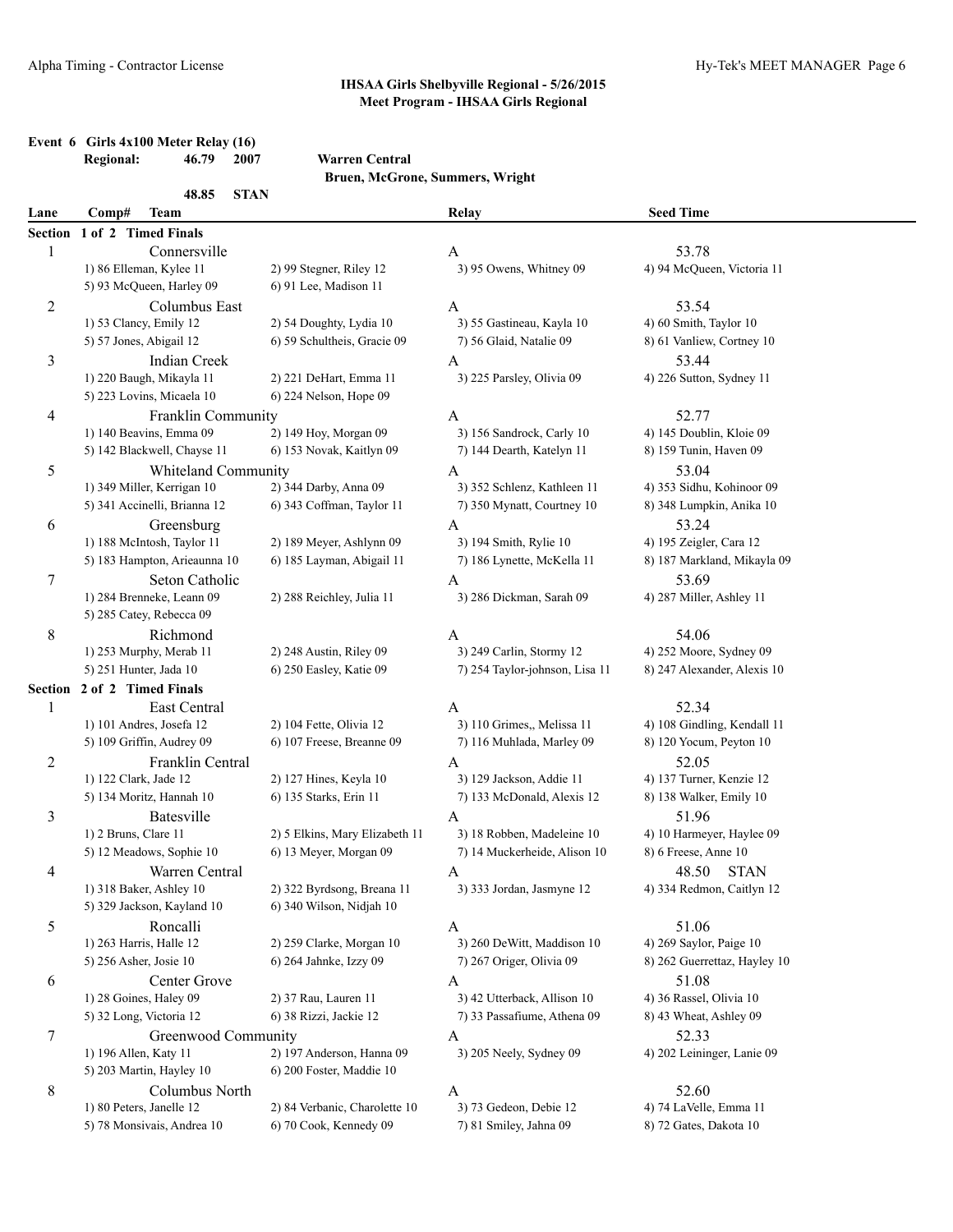**Regional: 56.15 2009 Logan Hayes, Warren Central**

# **Event 7 Girls 400 Meter Dash (15)**

|      |                             | <b>STAN</b><br>58.39 |    |                       |                  |  |
|------|-----------------------------|----------------------|----|-----------------------|------------------|--|
| Lane | Comp#                       | Name                 |    | Year School           | <b>Seed Time</b> |  |
|      | Section 1 of 2 Timed Finals |                      |    |                       |                  |  |
|      | 284                         | Brenneke, Leann      | 09 | Seton Catholic        | 1:05.10          |  |
| 2    | 10                          | Harmeyer, Haylee     | 09 | Batesville            | 1:03.41          |  |
| 3    | 308                         | Bantz, Carrie        |    | 11 Union County       | 1:03.11          |  |
| 4    | 328                         | Jackson, Joye        | 12 | Warren Central        | 1:01.90          |  |
| 5    | 206                         | Neely, Taylor        |    | 10 Greenwood Co       | 1:02.49          |  |
| 6    | 155                         | Purdy, McKinley      |    | 11 Franklin Community | 1:02.78          |  |
| 7    | 213                         | Gray, Paige          |    | 11 Hagerstown         | 1:04.75          |  |
|      | Section 2 of 2 Timed Finals |                      |    |                       |                  |  |
|      | 230                         | Herzog, Grace        |    | 12 Milan              | 1:01.34          |  |
| 2    | 330                         | Johnson, Dejah       |    | 10 Warren Central     | 1:00.21          |  |
| 3    | 171                         | Girolami, Savannah   |    | 11 Greenfield-Central | 1:00.07          |  |
| 4    | 32                          | Long, Victoria       |    | 12 Center Grove       | 58.79            |  |
| 5    | 128                         | Hoover, Kaylor       |    | 10 Franklin Central   | 59.43            |  |
| 6    | 131                         | Koehl, Olivia        |    | 11 Franklin Central   | 59.59            |  |
| 7    | 119                         | Shumate, Robyn       |    | 10 East Central       | 1:00.33          |  |
| 8    | 21                          | Cardenas, Cameron    | 09 | Beech Grove           | 1:01.49          |  |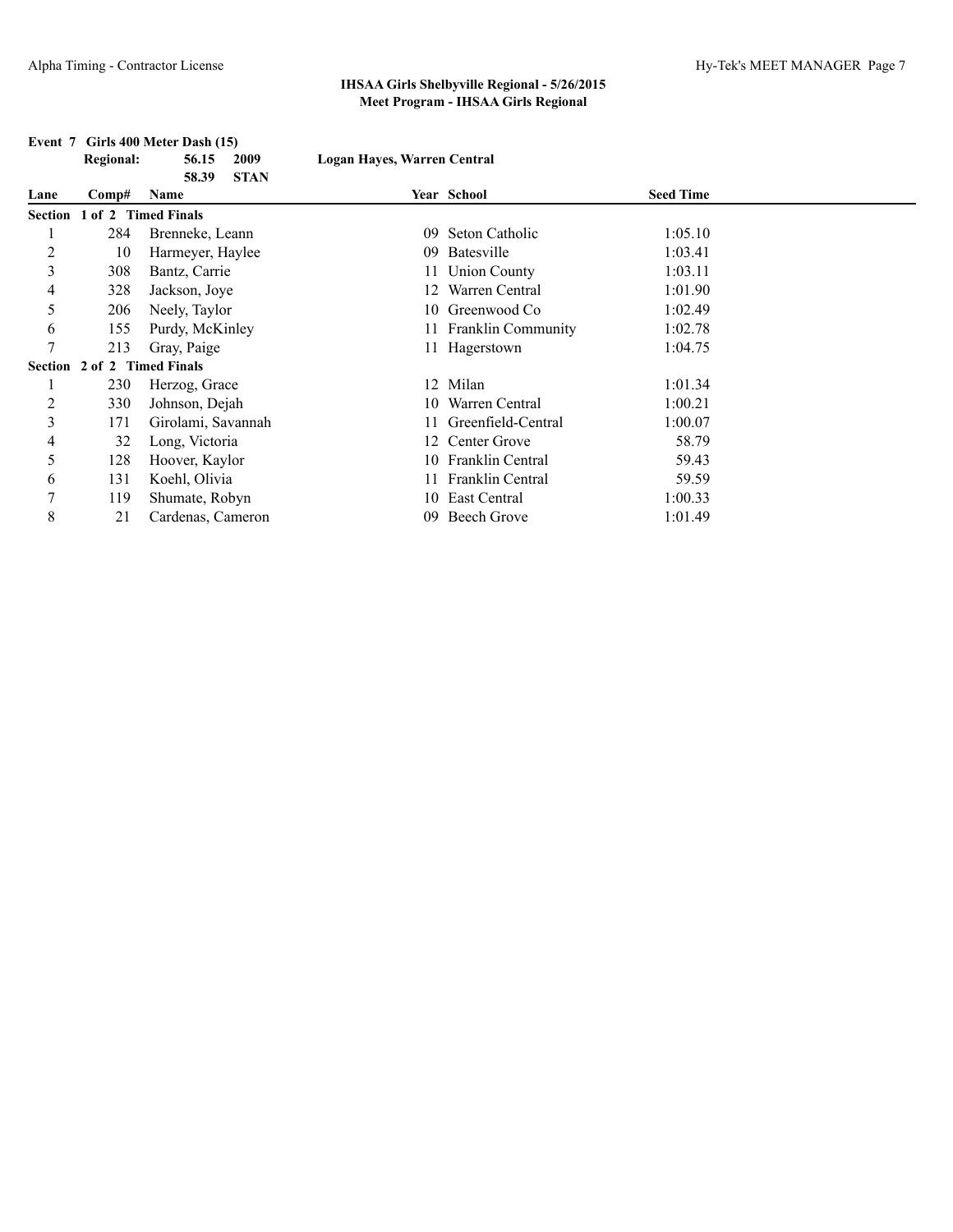#### **Event 8 Girls 300 Meter Hurdles (16)**

|      | <b>Regional:</b> | 43.93 | 2009       | Sara Bernzott, Connersville |                  |
|------|------------------|-------|------------|-----------------------------|------------------|
|      |                  |       | 45.10 STAN |                             |                  |
| Lane | Comp# Name       |       |            | <b>Year School</b>          | <b>Seed Time</b> |

| <b>Lane</b> | $\mathbf{C}$ omp#           | <b>Name</b>          |     | rear School           | эееа типе |  |
|-------------|-----------------------------|----------------------|-----|-----------------------|-----------|--|
|             | Section 1 of 2 Timed Finals |                      |     |                       |           |  |
|             | 99                          | Stegner, Riley       |     | 12 Connersville       | 52.74     |  |
| 2           | 101                         | Andres, Josefa       |     | 12 East Central       | 50.48     |  |
| 3           | 204                         | Moore, Leah          | 09. | Greenwood Co          | 50.40     |  |
| 4           | 2                           | Bruns, Clare         | 11  | Batesville            | 49.64     |  |
| 5           | 336                         | Tucker, Da'Vonna     | 12. | Warren Central        | 49.69     |  |
| 6           | 73                          | Gedeon, Debie        |     | 12 Columbus North     | 49.85     |  |
| 7           | 287                         | Miller, Ashley       | 11. | Seton Catholic        | 51.63     |  |
| 8           | 275                         | Bowling, Summer      | 09. | Rushville Co          | 52.96     |  |
|             | Section 2 of 2 Timed Finals |                      |     |                       |           |  |
|             | 154                         | Parramore, Alexandra |     | 10 Franklin Community | 48.87     |  |
| 2           | 217                         | Hasler, Grace        | 09. | Hauser                | 48.17     |  |
| 3           | 263                         | Harris, Halle        |     | 12 Roncalli           | 47.71     |  |
| 4           | 333                         | Jordan, Jasmyne      | 12. | Warren Central        | 46.02     |  |
| 5           | 181                         | Wise, Madison        |     | 10 Greenfield-Central | 47.36     |  |
| 6           | 76                          | Malone, Olivia       |     | 12 Columbus North     | 47.39     |  |
| 7           | 246                         | Ricke, Kirsten       |     | 12 Oldenburg Academy  | 48.45     |  |
| 8           | 303                         | Biggs, Ariel         | 12. | South Dearborn        | 49.30     |  |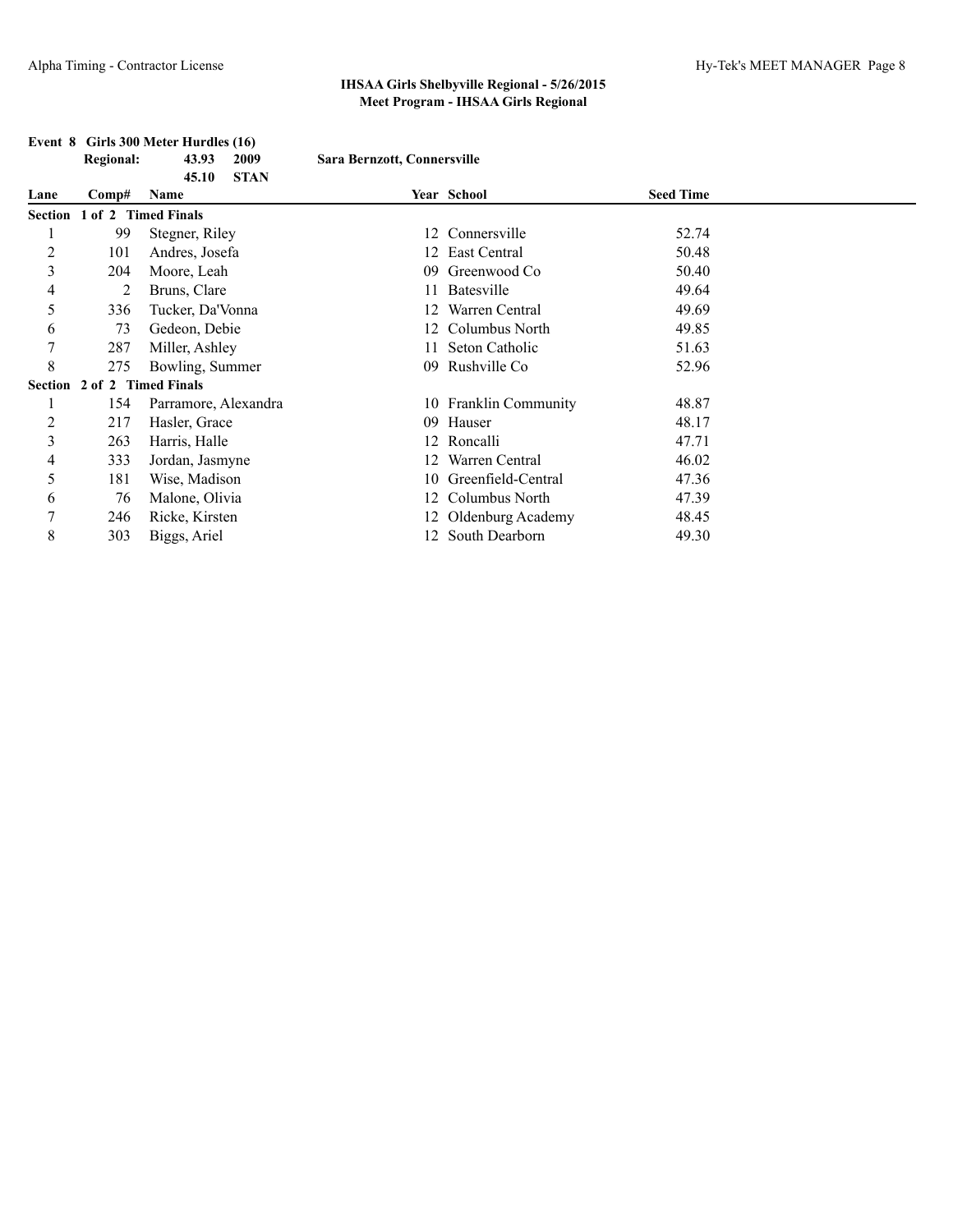|         | <b>Regional:</b> | 2:11.90<br>2008                | <b>Kathy Klump, South Dearborn</b> |                         |                  |             |
|---------|------------------|--------------------------------|------------------------------------|-------------------------|------------------|-------------|
| Lane    | Comp#            | 2:16.53<br><b>STAN</b><br>Name |                                    | Year School             | <b>Seed Time</b> |             |
| Section | 1 of 1           | <b>Timed Finals</b>            |                                    |                         |                  |             |
| $1-1A$  | 136              | Talhelm, Brooke                | 11                                 | Franklin Central        | 2:16.18          | <b>STAN</b> |
| $5-1B$  | 168              | Cook, Sydney                   | 09                                 | Greenfield-Central      | 2:26.26          |             |
| $9-1C$  | 83               | Tong, Arig                     | 09                                 | Columbus North          | 2:29.87          |             |
| $13-1D$ | 184              | Jones, Cameron                 | 09                                 | Greensburg              | 2:31.14          |             |
| $2-2A$  | 245              | Reed, Haleigh                  | 10                                 | Oldenburg Academy       | 2:21.82          |             |
| $6-2B$  | 8                | Gausman, Kelsey                | 12                                 | Batesville              | 2:26.87          |             |
| $10-2C$ | 67               | Bouthier, Nina                 | 11.                                | Columbus North          | 2:30.49          |             |
| $14-2D$ | 307              | Antrim, Anevay                 | 09                                 | <b>Union County</b>     | 2:33.40          |             |
| $3-3A$  | 29               | Hickey, Taylor                 | 11                                 | Center Grove            | 2:24.16          |             |
| $7-3B$  | 208              | Renfro, Maddy                  | 11                                 | Greenwood Co            | 2:27.62          |             |
| $11-3C$ | 235              | Montarsi, Victoria             | 12                                 | Morristown              | 2:30.94          |             |
| $15-3D$ | 124              | Cougill, Hannah                | 10                                 | <b>Franklin Central</b> | 2:34.45          |             |
| 4-4A    | 338              | Waites, Keytorria              | 10                                 | Warren Central          | 2:24.68          |             |
| 8-4B    | 283              | Barker, Jenna                  | 09                                 | Seton Catholic          | 2:28.49          |             |
| $12-4C$ | 324              | Gibbs, Laura                   | 09                                 | Warren Central          | 2:30.96          |             |
| $16-4D$ | 96               | Phillips, Courtney             |                                    | 12 Connersville         | 2:38.57          |             |

## **Event 9 Girls 800 Meter Run (16)**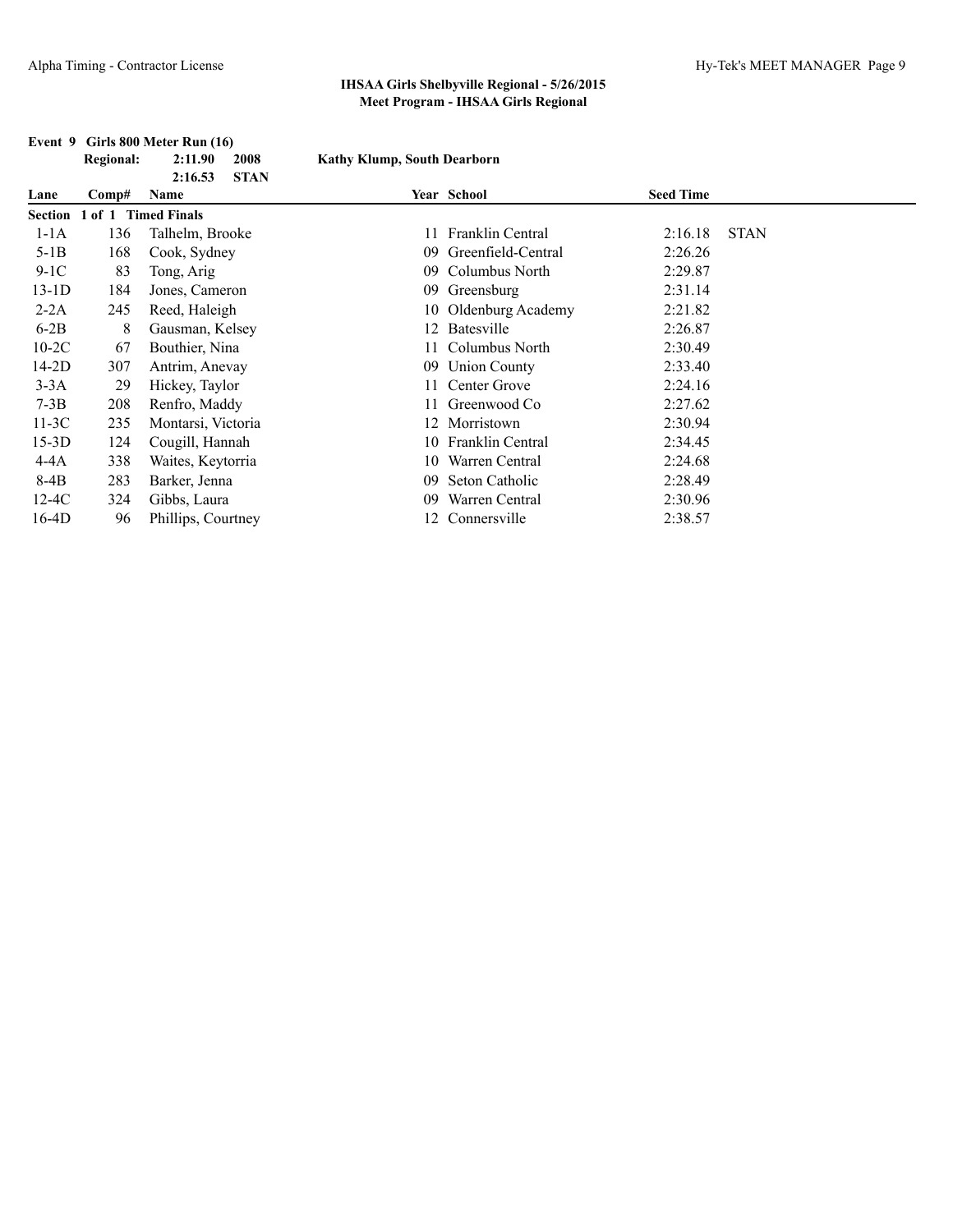## **Event 10 Girls 3200 Meter Run (16)**

|         | <b>Regional:</b> | 10:55.90<br>1989<br><b>STAN</b><br>10:54.21 | <b>Katie Stern, Connersville</b> |                   |                  |
|---------|------------------|---------------------------------------------|----------------------------------|-------------------|------------------|
| Lane    | Comp#            | Name                                        |                                  | Year School       | <b>Seed Time</b> |
| Section | 1 of 1           | <b>Timed Finals</b>                         |                                  |                   |                  |
|         | 192              | Pake, Shelby                                | 11                               | Greensburg        | 11:47.65         |
| 2       | 339              | Wells, Jamie                                | 09                               | Warren Central    | 11:52.44         |
| 3       | 199              | Dalton, Allie                               | 10                               | Greenwood Co      | 10:56.78         |
| 4       | 68               | Brougher, Rachel                            | 10                               | Columbus North    | 11:01.32         |
| 5       | 332              | Jones, Constance Hope                       |                                  | Warren Central    | 11:18.85         |
| 6       | 75               | Lax, Sierra                                 |                                  | Columbus North    | 11:23.22         |
| 7       | 16               | Poltrack, Mary                              | 10                               | <b>Batesville</b> | 11:56.55         |
| 8       | 211              | Dick, Amelia                                |                                  | 12 Hagerstown     | 11:57.38         |
| 9       | 26               | Clark, Valerie                              |                                  | 10 Center Grove   | 12:00.89         |
| 10      | 97               | Repp, Sarah                                 |                                  | 12 Connersville   | 12:07.77         |
| 11      | 190              | Newhart, Catherine                          |                                  | 09 Greensburg     | 12:18.41         |
| 12      | 24               | Chan, Rachel                                | 10                               | Center Grove      | 12:19.22         |
| 13      | 51               | Toschlog, Ashley                            | 11                               | Centerville       | 12:22.65         |
| 14      | 342              | Brewer, Kaley                               | 10                               | Whiteland Co      | 12:26.06         |
| 15      | 278              | Fogg, Kayla                                 | 10                               | Rushville Co      | 12:34.68         |
| 16      | 295              | Lubbe, Danielle                             | 10                               | Shelbyville       | 12:42.77         |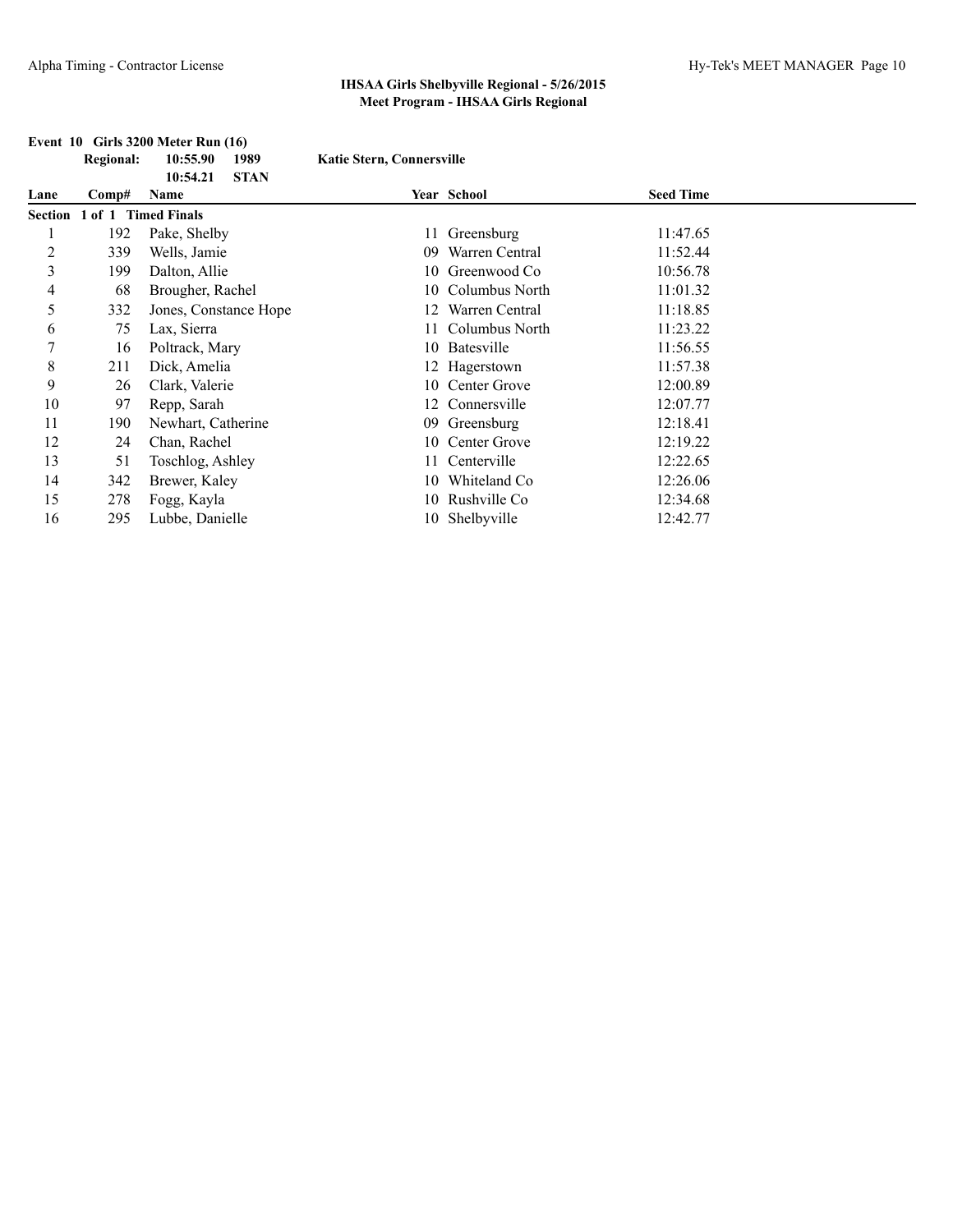## **Event 11 Girls 4x400 Meter Relay (16)**<br>Regional: 3:56.94 2003

#### **Regional: 3:56.94 2003 Warren Central, Warren Central Adams, Assefa, Cunningham, Seehase**

|                | 3:59.04                        | <b>STAN</b>                    |                                 |                              |  |
|----------------|--------------------------------|--------------------------------|---------------------------------|------------------------------|--|
| Lane           | Comp#<br><b>Team</b>           |                                | Relay                           | <b>Seed Time</b>             |  |
| Section        | 1 of 2 Timed Finals            |                                |                                 |                              |  |
| 1              | Connersville                   |                                | A                               | 4:32.12                      |  |
|                | 1) 88 Hamilton, Morgan 12      | 2) 92 McNally, Megan 11        | 3) 100 West, Morgan 11          | 4) 96 Phillips, Courtney 12  |  |
|                | 5) 89 Hoffman, Hollie 09       | 6) 99 Stegner, Riley 12        |                                 |                              |  |
| $\overline{c}$ | Seton Catholic                 |                                | A                               | 4:21.04                      |  |
|                | 1) 283 Barker, Jenna 09        | 2) 284 Brenneke, Leann 09      | 3) 287 Miller, Ashley 11        | 4) 288 Reichley, Julia 11    |  |
| 3              | Columbus North                 |                                | $\mathbf{A}$                    | 4:18.96                      |  |
|                | 1) 83 Tong, Arig 09            | 2) 85 Williams, Elle 11        | 3) 71 Craig, Elizabeth 10       | 4) 76 Malone, Olivia 12      |  |
|                | 5) 79 Neal, Morgan 12          | 6) 80 Peters, Janelle 12       | 7) 64 Bailey, Sophie            | 8) 67 Bouthier, Nina 11      |  |
| 4              | Batesville                     |                                | $\mathbf{A}$                    | 4:15.59                      |  |
|                | 1) 2 Bruns, Clare 11           | 2) 5 Elkins, Mary Elizabeth 11 | 3) 8 Gausman, Kelsey 12         | 4) 18 Robben, Madeleine 10   |  |
|                | 5) 10 Harmeyer, Haylee 09      | 6) 12 Meadows, Sophie 10       | 7) 15 Pierson, Madeline 09      | 8) 9 Hall, Audrey 11         |  |
| 5              | Oldenburg Academy              |                                | $\mathbf{A}$                    | 4:15.70                      |  |
|                | 1) 242 Eckstein, Jill 09       | 2) 246 Ricke, Kirsten 12       | 3) 244 Maier, Madelyn 10        | 4) 245 Reed, Haleigh 10      |  |
|                | 5) 243 Heile, Elie 09          |                                |                                 |                              |  |
| 6              | Franklin Community             |                                | A                               | 4:18.31                      |  |
|                | 1) 145 Doublin, Kloie 09       | 2) 154 Parramore, Alexandra 10 | 3) 155 Purdy, McKinley 11       | 4) 156 Sandrock, Carly 10    |  |
|                | 5) 144 Dearth, Katelyn 11      | 6) 147 Fears, Sydney 11        | 7) 152 Kunze, Blaec 11          |                              |  |
| 7              | Franklin County                |                                | A                               | 4:23.82                      |  |
|                | 1) 164 Leffingwell, Madison 11 | 2) 161 Harnishfeger, Ashley 12 | 3) 162 Hensley, Megan 12        | 4) 166 Robben, Amelia 11     |  |
|                | 5) 160 Back, Gillian 09        | 6) 165 Raible, Ashlie 10       | 7) 163 Kirkendall, Alexandra 12 |                              |  |
| 8              | <b>Union County</b>            |                                | A                               | 4:33.95                      |  |
|                | 1) 307 Antrim, Anevay 09       | 2) 308 Bantz, Carrie 11        | 3) 313 Risch, Renee 12          | 4) 310 Ellinger, Emily 12    |  |
|                | 5) 311 Frazee, Jordan 10       | 6) 309 Ellinger, Addie 09      | 7) 312 Ramey, Samantha 09       | 8) 314 Schulte, Mackenzie 11 |  |
| Section        | 2 of 2 Timed Finals            |                                |                                 |                              |  |
| 1              | East Central                   |                                | A                               | 4:13.49                      |  |
|                | 1) 117 Nadler, Natalie 11      | 2) 104 Fette, Olivia 12        | 3) 108 Gindling, Kendall 11     | 4) 119 Shumate, Robyn 10     |  |
|                | 5) 111 Gulley, Pamela 11       | 6) 116 Muhlada, Marley 09      | 7) 103 Carter, Ashley 12        | 8) 110 Grimes,, Melissa 11   |  |
| $\overline{c}$ | Shelbyville                    |                                | A                               | 4:11.53                      |  |
|                | 1) 290 Chavez, Gladys 11       | 2) 291 Davis, Alexa 12         | 3) 299 Scott, Blayre 12         | 4) 300 Tackett, Alexis 10    |  |
|                | 5) 296 Pike, Lauren 09         | 6) 298 Schwering, Katie 11     | 7) 301 Tillison, Shey 09        | 8) 302 Weaver, Kennedy 11    |  |
| 3              | Center Grove                   |                                | A                               | 4:07.51                      |  |
|                | 1) 28 Goines, Haley 09         | 2) 36 Rassel, Olivia 10        | 3) 37 Rau, Lauren 11            | 4) 32 Long, Victoria 12      |  |
|                | 5) 35 Ralph, Lauren 11         | 6) 29 Hickey, Taylor 11        | 7) 30 King, Alyssa 12           | 8) 42 Utterback, Allison 10  |  |
| 4              | Warren Central                 |                                | A                               | 4:00.76                      |  |
|                | 1) 318 Baker, Ashley 10        | 2) 328 Jackson, Joye 12        | 3) 330 Johnson, Dejah 10        | 4) 338 Waites, Keytorria 10  |  |
|                | 5) 322 Byrdsong, Breana 11     | 6) 333 Jordan, Jasmyne 12      | 7) 337 Tyler, Tiler 10          | 8) 319 Batts, Kennedy 09     |  |
| 5              | Franklin Central               |                                | A                               | 4:01.07                      |  |
|                | 1) 128 Hoover, Kaylor 10       | 2) 130 Jackson, Laine 12       | 3) 131 Koehl, Olivia 11         | 4) 136 Talhelm, Brooke 11    |  |
|                | 5) 123 Comastri, Jennifer 11   | 6) 125 Day, Madison 09         | 7) 133 McDonald, Alexis 12      | 8) 122 Clark, Jade 12        |  |
| 6              | Greenfield-Central             |                                | A                               | 4:05.85                      |  |
|                | 1) 168 Cook, Sydney 09         | 2) 170 Flora, Amanda 11        | 3) 171 Girolami, Savannah 11    | 4) 172 Gottwald, Rachel 12   |  |
|                | 5) 169 Fletcher, Samara 11     | 6) 174 Helgason, Katie 10      | 7) 176 Lewis, Regan 12          | 8) 181 Wise, Madison 10      |  |
| 7              | Greenwood Community            |                                | A                               | 4:12.61                      |  |
|                | 1) 197 Anderson, Hanna 09      | 2) 206 Neely, Taylor 10        | 3) 207 Rance, Kayla 09          | 4) 208 Renfro, Maddy 11      |  |
|                | 5) 198 Byrne, Victoria 11      | 6) 202 Leininger, Lanie 09     | 7) 204 Moore, Leah 09           |                              |  |
| 8              | Roncalli                       |                                | A                               | 4:14.48                      |  |
|                | 1) 256 Asher, Josie 10         | 2) 263 Harris, Halle 12        | 3) 265 Lawrie, Emma 12          | 4) 271 Shover, Sarah 09      |  |
|                | 5) 257 Biasi, Leah 11          | 6) 267 Origer, Olivia 09       | 7) 264 Jahnke, Izzy 09          | 8) 273 Whalen, Claire 10     |  |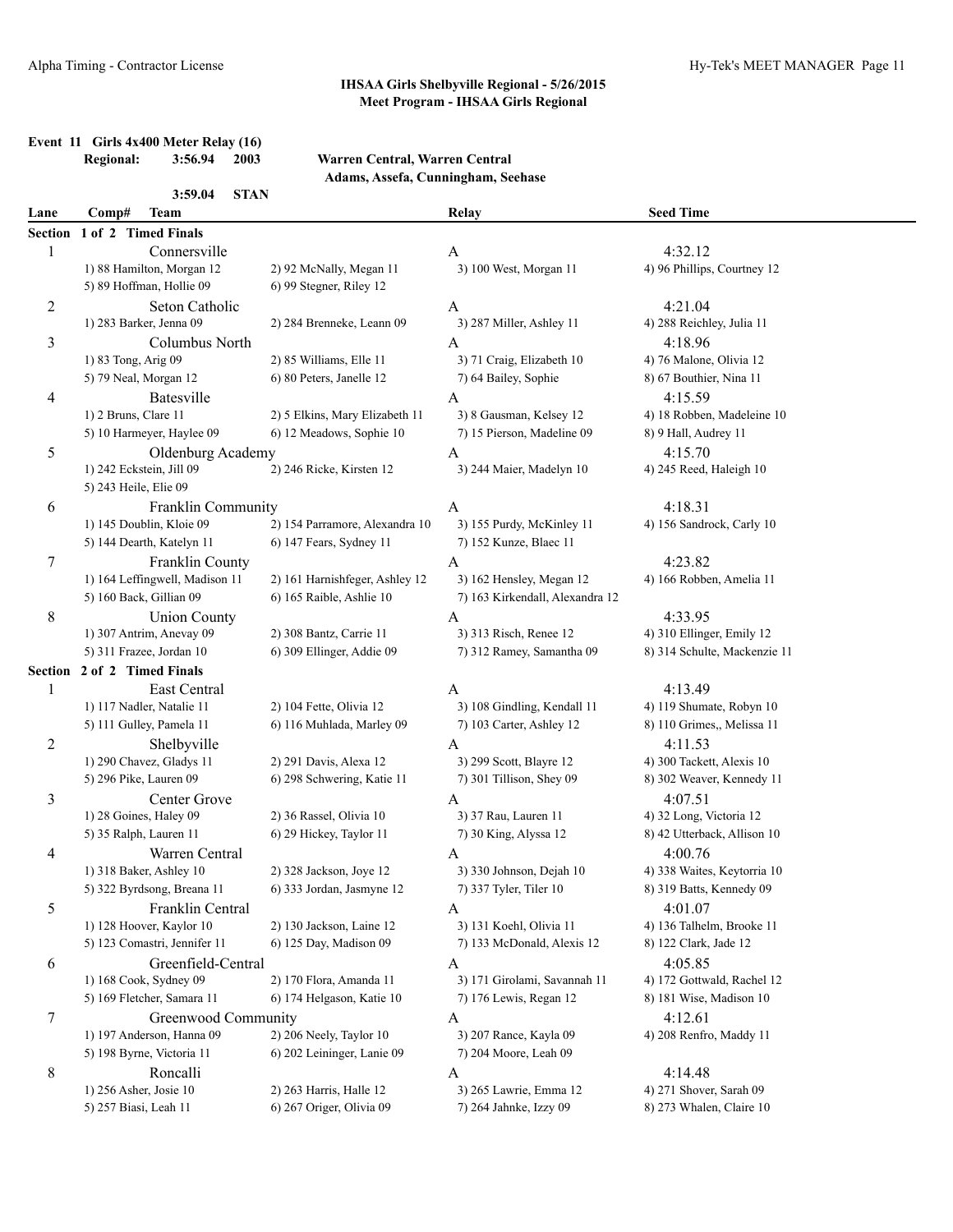#### **Event 12 Girls High Jump (26)**

| <b>Regional:</b> | 5-08    | 2003        |
|------------------|---------|-------------|
|                  | 5-04.00 | <b>STAN</b> |

**Regional: 5-08 2003 Mariesa Greene, Warren Central**

| Pos            | Comp#                | Year School<br>Name |    |                         | <b>Seed Mark</b> |             |  |  |  |
|----------------|----------------------|---------------------|----|-------------------------|------------------|-------------|--|--|--|
|                | Flight 1 of 2 Finals |                     |    |                         |                  |             |  |  |  |
|                | 248                  | Austin, Riley       | 09 | Richmond                | 4-08.00          |             |  |  |  |
| $\overline{c}$ | 305                  | Reichart, Emma      | 11 | Tri                     | 4-08.00          |             |  |  |  |
| $\overline{3}$ | 119                  | Shumate, Robyn      | 10 | East Central            | $4 - 10.00$      |             |  |  |  |
|                | Flight 2 of 2 Finals |                     |    |                         |                  |             |  |  |  |
|                | 193                  | Simon, Brittany     |    | 12 Greensburg           | 4-10.00          |             |  |  |  |
| $\overline{2}$ | 304                  | Ezelll, Brooke      |    | Southwestern            | $4 - 10.00$      |             |  |  |  |
| $\mathfrak{Z}$ | 240                  | Rosenbach, Kaylee   |    | North Decatur           | $4 - 10.00$      |             |  |  |  |
| 4              | 162                  | Hensley, Megan      | 12 | Franklin County         | $4 - 10.00$      |             |  |  |  |
| 5              | 242                  | Eckstein, Jill      | 09 | Oldenburg Academy       | $4 - 10.00$      |             |  |  |  |
| 6              | 232                  | Carpenter, Abby     | 09 | Morristown              | $4 - 10.00$      |             |  |  |  |
| $\overline{7}$ | 227                  | McIntosh, Emma      |    | Indpls Lutheran         | $4 - 10.00$      |             |  |  |  |
| $\,$ 8 $\,$    | 121                  | Bell, Jenea         |    | <b>Franklin Central</b> | $4 - 10.00$      |             |  |  |  |
| 9              | 222                  | Fields, Hunter      | 10 | <b>Indian Creek</b>     | $4 - 10.00$      |             |  |  |  |
| 10             | 265                  | Lawrie, Emma        |    | Roncalli                | $4 - 10.00$      |             |  |  |  |
| 11             | 238                  | Wineman, Rachel     |    | New Palestine           | $4 - 10.00$      |             |  |  |  |
| 12             | 218                  | McDaniel, Jordan    |    | 12 Hauser               | $5 - 00.00$      |             |  |  |  |
| 13             | 273                  | Whalen, Claire      | 10 | Roncalli                | 5-00.00          |             |  |  |  |
| 14             | 327                  | Hicks, Asia         | 10 | Warren Central          | $5 - 00.00$      |             |  |  |  |
| 15             | 62                   | Anderson, Johanna   |    | Columbus North          | $5 - 00.00$      |             |  |  |  |
| 16             | 210                  | Weston, Olivia      | 09 | Greenwood Co            | 5-01.00          |             |  |  |  |
| 17             | 320                  | Bell, Maray         | 09 | Warren Central          | 5-01.00          |             |  |  |  |
| 18             | 34                   | Pennington, Taylor  |    | Center Grove            | 5-02.00          |             |  |  |  |
| 19             | 303                  | Biggs, Ariel        | 12 | South Dearborn          | $5 - 02.00$      |             |  |  |  |
| 20             | 155                  | Purdy, McKinley     |    | Franklin Community      | $5 - 02.00$      |             |  |  |  |
| 21             | 176                  | Lewis, Regan        | 12 | Greenfield-Central      | $5-04.00$        | <b>STAN</b> |  |  |  |
| 22             | 315                  | Spivey, Trisha      |    | <b>Union County</b>     | 5-05.00          | <b>STAN</b> |  |  |  |
| 23             | 183                  | Hampton, Arieaunna  |    | 10 Greensburg           | $5 - 06.00$      | <b>STAN</b> |  |  |  |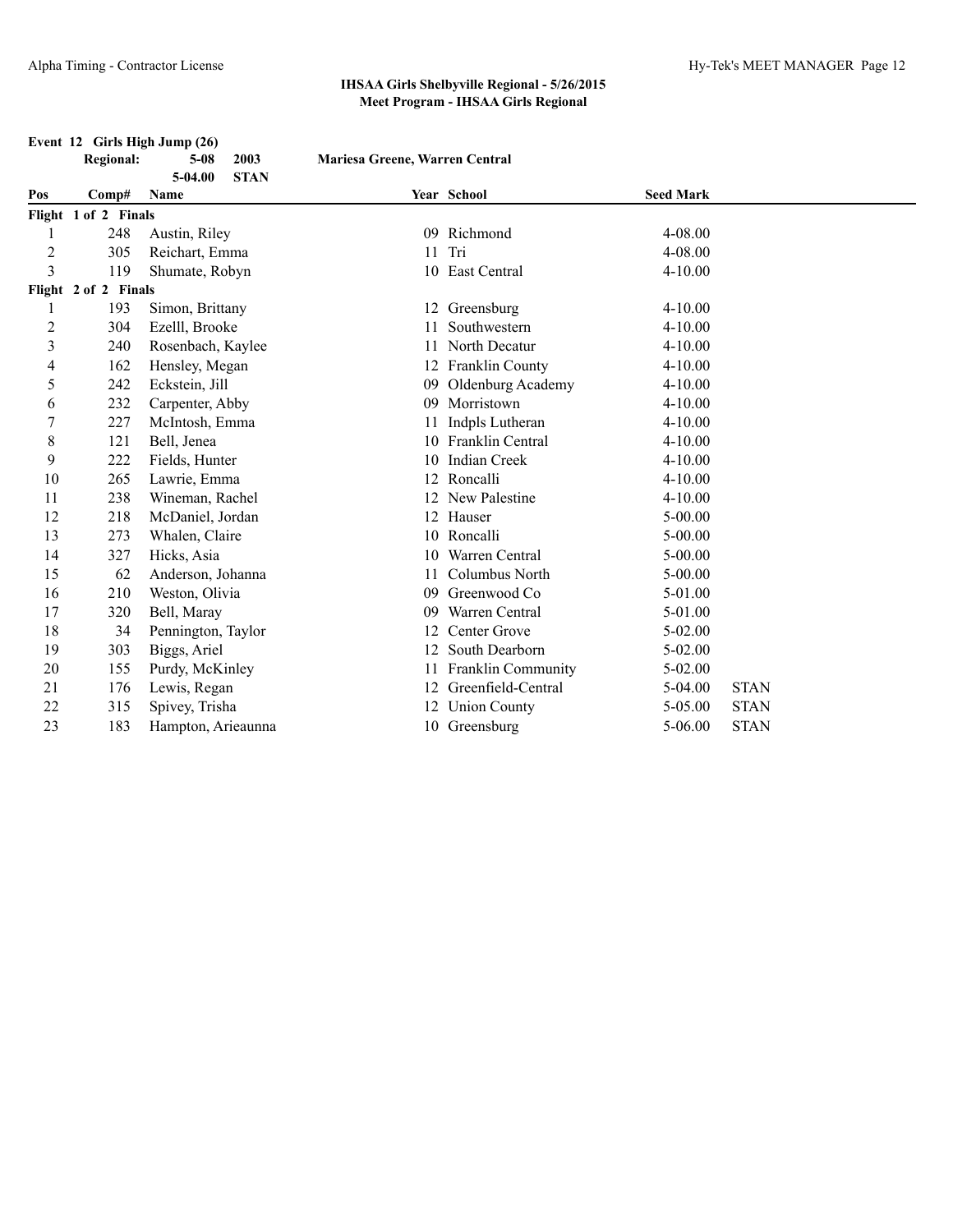**Event 13 Girls Discus Throw (17)**

#### **IHSAA Girls Shelbyville Regional - 5/26/2015 Meet Program - IHSAA Girls Regional**

#### **Regional: 150-05 2008 Monteka Flowers, Warren Central 131-04 STAN Pos Comp# Name Year School Seed Mark Flight 1 of 3 Finals** 1 11 Heidlage, Samantha 11 Batesville 97-00 2 114 Kinnett, Andrea 12 East Central 97-03 3 241 Stegall, Faith 09 Northeastern 97-11 4 215 Plankenhorn, Karli 12 Hagerstown 99-11 5 178 Sosnowski, Catherine 12 Greenfield-Central 100-05 **Flight 2 of 3 Finals** 1 289 Baker, Meghan 12 Shelbyville 100-05 2 41 Trulock, Maegan 11 Center Grove 101-01 3 82 Summa, Makinsey 12 Columbus North 101-05 4 148 Hammond, Brittany 11 Franklin Community 102-07 5 316 Lux, Kiersten 11 Waldron 103-08 6 317 Anderson, Deysha 10 Warren Central 106-03 **Flight 3 of 3 Finals** 1 255 Chipman, Whitney 12 Rising Sun 108-09 2 234 Hart, Haley 12 Morristown 109-08 3 233 Etter, Carlie 11 Morristown 114-01 4 143 Castro, Kinsley 11 Franklin Community 117-10 5 228 Wilson, Jessica 12 Indpls Lutheran 120-11 6 281 Sammons, Ellie 12 Rushville Co 129-06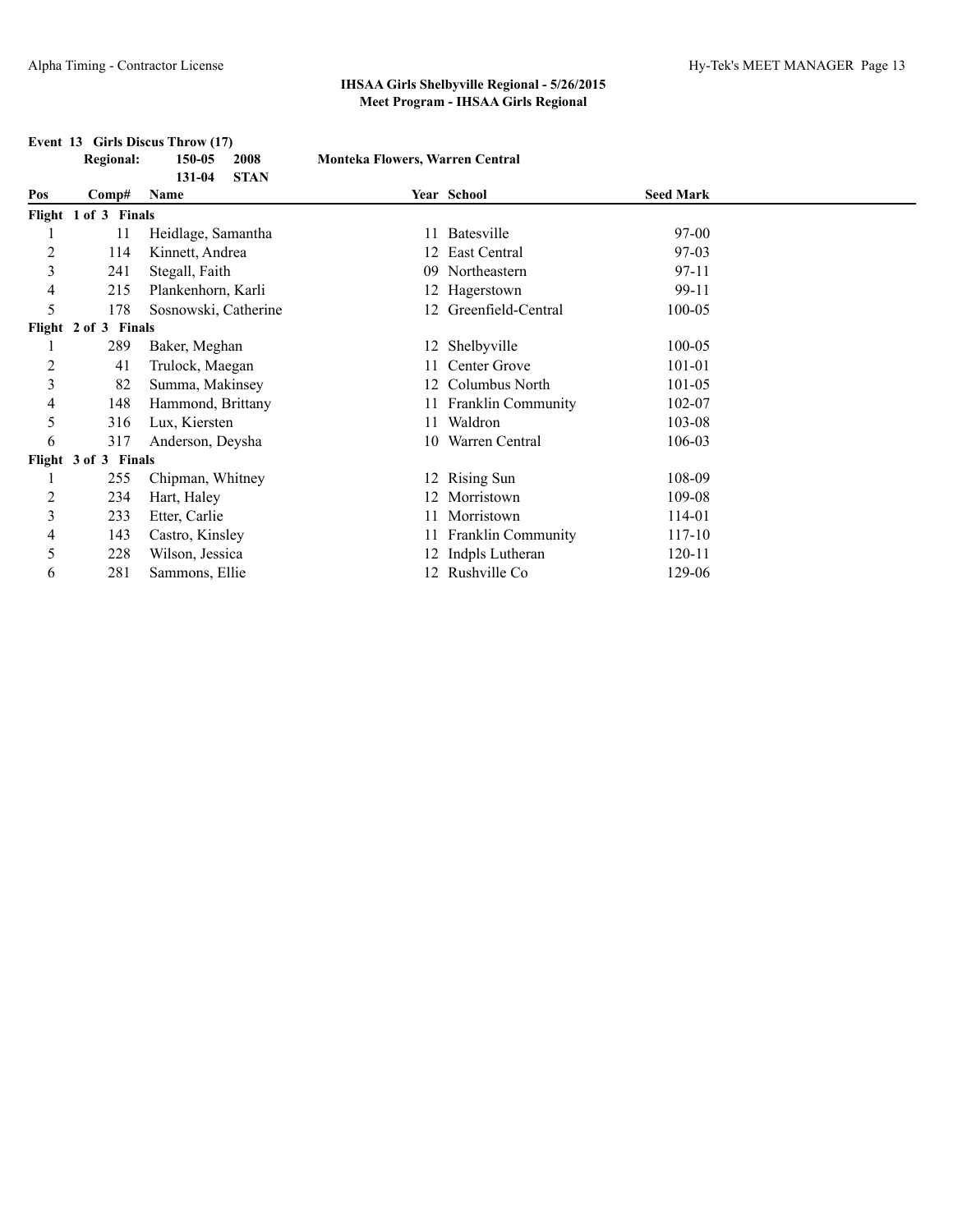|     | <b>Regional:</b>     | 45-08.50<br>2004<br>40-10.00<br><b>STAN</b> | Kimmeyonia Reed, Warren Central |                       |                  |  |
|-----|----------------------|---------------------------------------------|---------------------------------|-----------------------|------------------|--|
| Pos | $\bf Comp#$          | <b>Name</b>                                 |                                 | Year School           | <b>Seed Mark</b> |  |
|     | Flight 1 of 2 Finals |                                             |                                 |                       |                  |  |
|     | 87                   | Ferguson, Kennedy                           |                                 | 11 Connersville       | 31-06.50         |  |
| 2   | 216                  | Shafer, Shelly                              |                                 | 11 Hagerstown         | 32-04.00         |  |
| 3   | 114                  | Kinnett, Andrea                             |                                 | East Central          | 33-00.50         |  |
| 4   | 11                   | Heidlage, Samantha                          |                                 | Batesville            | 33-03.00         |  |
| 5   | 58                   | McCammon, Sydnie                            |                                 | 10 Columbus East      | 33-05.50         |  |
| 6   | 335                  | Smith, Jamarra                              |                                 | Warren Central        | 33-07.50         |  |
| 7   | 212                  | Elza, Rebecca                               |                                 | 11 Hagerstown         | 34-00.00         |  |
| 8   | 143                  | Castro, Kinsley                             |                                 | 11 Franklin Community | 34-06.00         |  |
|     | Flight 2 of 2 Finals |                                             |                                 |                       |                  |  |
|     | 270                  | Schmidt, Emma                               |                                 | 10 Roncalli           | 35-00.00         |  |
| 2   | 289                  | Baker, Meghan                               |                                 | 12 Shelbyville        | 35-05.00         |  |
| 3   | 25                   | Cheek, Alysha                               |                                 | 11 Center Grove       | 36-00.00         |  |
| 4   | 317                  | Anderson, Deysha                            |                                 | 10 Warren Central     | 36-06.25         |  |
| 5   | 258                  | Carson, Katie                               |                                 | 11 Roncalli           | 37-02.50         |  |
| 6   | 255                  | Chipman, Whitney                            |                                 | 12 Rising Sun         | 37-05.00         |  |
| 7   | 40                   | Stone, Stephanie                            | 12.                             | Center Grove          | 38-05.00         |  |
| 8   | 234                  | Hart, Haley                                 |                                 | 12 Morristown         | 39-08.00         |  |

#### **Event 14 Girls Shot Put (16)**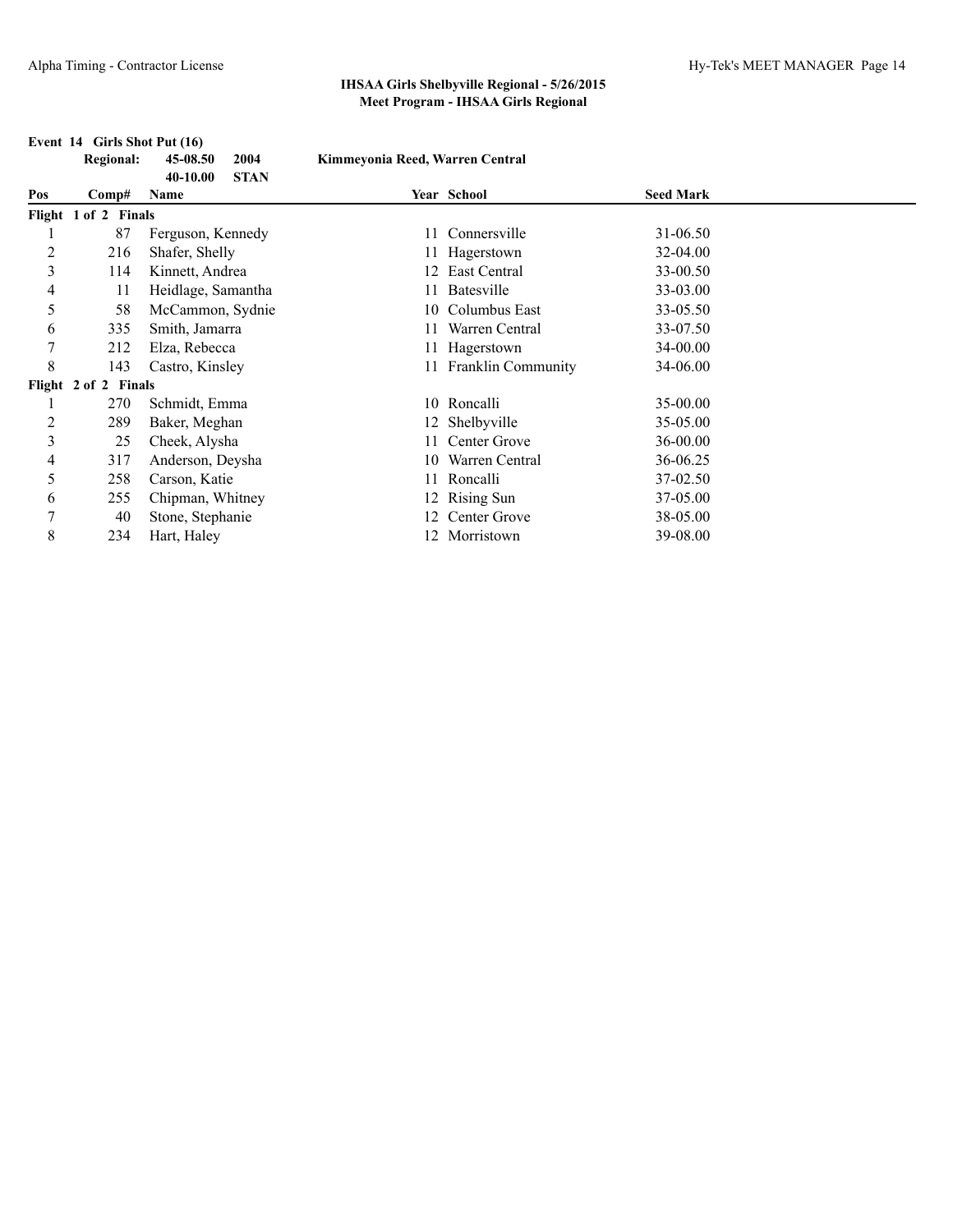|                | <b>Regional:</b>                    | 18-09.50               | 2003        | Lorian Price, Warren Central |                       |                  |             |  |
|----------------|-------------------------------------|------------------------|-------------|------------------------------|-----------------------|------------------|-------------|--|
| Pos            |                                     | 17-09.25<br>Name       | <b>STAN</b> |                              | Year School           | <b>Seed Mark</b> |             |  |
|                | $\bf Comp#$<br>Flight 1 of 2 Finals |                        |             |                              |                       |                  |             |  |
|                | 248                                 | Austin, Riley          |             | 09.                          | Richmond              | 16-04.00         |             |  |
| $\overline{c}$ | 214                                 | Hoodlebrink, Aimee     |             |                              | 10 Hagerstown         | 16-05.00         |             |  |
| 3              | 121                                 | Bell, Jenea            |             |                              | 10 Franklin Central   | 16-05.75         |             |  |
| 4              | 176                                 | Lewis, Regan           |             |                              | 12 Greenfield-Central | 16-08.50         |             |  |
| 5              | 269                                 | Saylor, Paige          |             |                              | 10 Roncalli           | $16 - 10.00$     |             |  |
| 6              | 145                                 | Doublin, Kloie         |             |                              | 09 Franklin Community | 17-00.00         |             |  |
| 7              | 323                                 | Coleman, Olivia        |             |                              | Warren Central        | 17-01.00         |             |  |
| 8              | 334                                 | Redmon, Caitlyn        |             |                              | Warren Central        | 18-09.75         | <b>STAN</b> |  |
|                | Flight 2 of 2 Finals                |                        |             |                              |                       |                  |             |  |
|                | 104                                 | Fette, Olivia          |             |                              | 12 East Central       | 15-06.50         |             |  |
| $\overline{c}$ | 5                                   | Elkins, Mary Elizabeth |             |                              | Batesville            | 15-09.25         |             |  |
| 3              | 22                                  | West, Kassidy          |             |                              | 12 Cambridge Ci       | 15-10.25         |             |  |
| 4              | 181                                 | Wise, Madison          |             |                              | 10 Greenfield-Central | 15-11.00         |             |  |
| 5              | 219                                 | Schoen, Sydney         |             | 09.                          | Hauser                | 15-11.00         |             |  |
| 6              | 28                                  | Goines, Haley          |             | 09                           | Center Grove          | 16-03.00         |             |  |
| 7              | 341                                 | Accinelli, Brianna     |             | 12.                          | Whiteland Co.         | 16-03.50         |             |  |
| 8              | 166                                 | Robben, Amelia         |             |                              | 11 Franklin County    | 16-04.00         |             |  |

#### **Event 15 Girls Long Jump (16)**